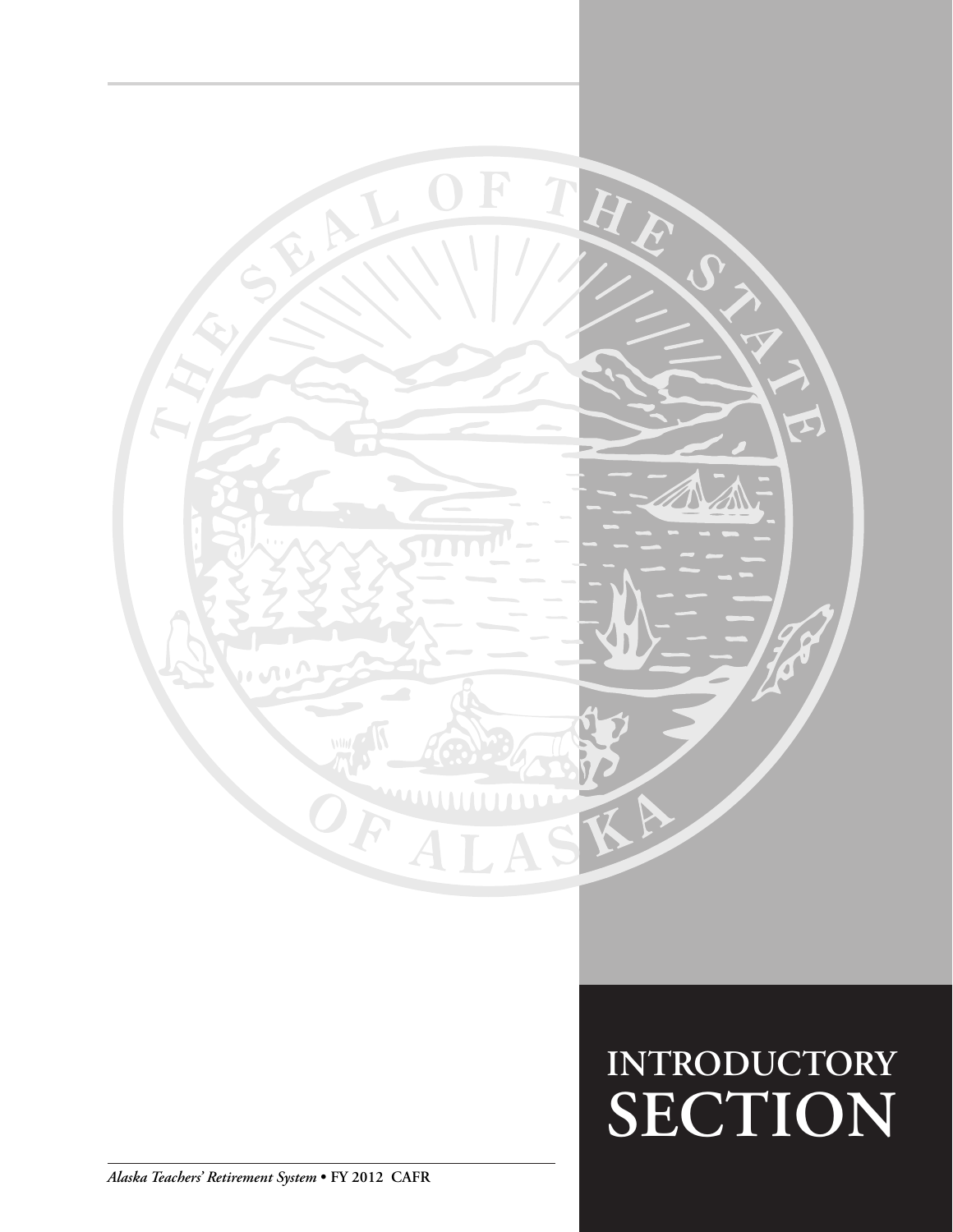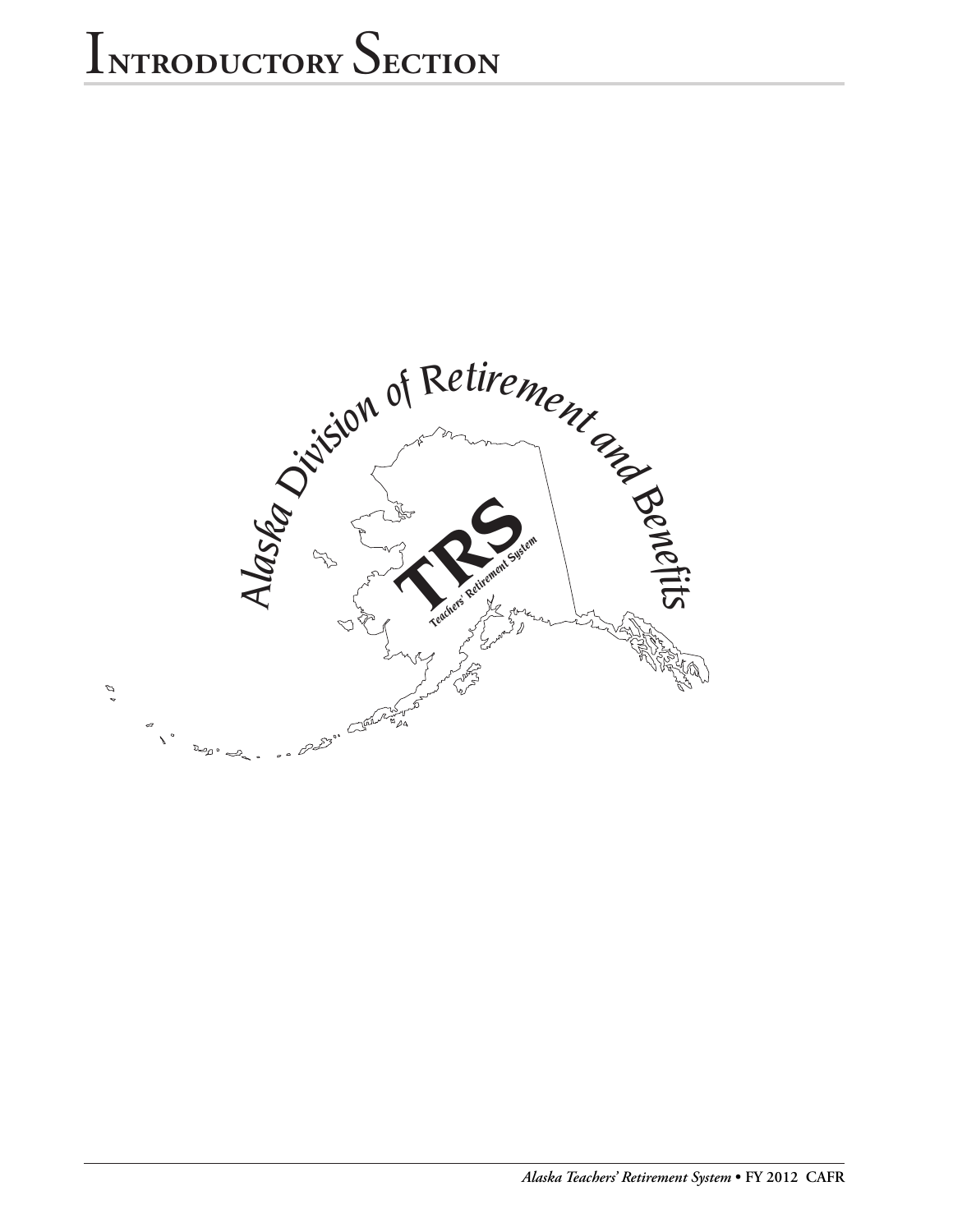



### **Department of Administration**

DIVISION OF RETIREMENT AND BENEFITS

6th Floor State Office Building 333 Willoughby Avenue P.O. Box 110203 Juneau, AK 99811-0203 FAX: (907) 465-3086 Phone: (907) 465-4460 Toll-Free: (800) 821-2251

### **LETTER OF TRANSMITTAL**

November 26, 2012

The Honorable Sean Parnell, Governor Members of the Alaska State Legislature Alaska Retirement Management Board Employers and Plan Members

We are pleased to present the Comprehensive Annual Financial Report (CAFR) of the Teachers' Retirement System (TRS) (System) for the fiscal year ended June 30, 2012. The CAFR is intended to fulfill the legal requirements of Alaska Statute (AS) 14.25.004(a)(8).

The CAFR provides comprehensive information on the financial operations of the System for the fiscal year. Responsibility for the accuracy, completeness and fairness of the information presented rests with the management of the System. To the best of our knowledge and belief, the enclosed information is accurate in all material respects and is reported in a manner designed to fairly present the financial position and results of operations of the System for the year ended June 30, 2012. All disclosures necessary to enable the reader to gain an understanding of the System's activities have been included.

KPMG LLP, Certified Public Accountants, have issued an unqualified opinion on the Systems' basic financial statements for the year ended June 30, 2012. The independent auditor's report is located at the front of the Financial Section of this report.

The management's discussion and analysis (MD&A) is also located in the Financial Section of this report. The MD&A provides an analytical overview of the financial statements. This letter of transmittal is designed to complement the MD&A and should be read in conjunction with it.

The CAFR is divided into five sections:

- **• Introductory Section**, which contains the letter of transmittal, the administrative organization of the TRS, and a list of the members serving on the Alaska Retirement Management Board (ARMB);
- **• Financial Section**, which contains the Independent Auditor's Report, MD&A, basic financial statements, required supplementary information, and additional information;
- **• Investment Section**, which contains a report prepared by the investment consultant, a report on investment activity, investment results, and various investment schedules;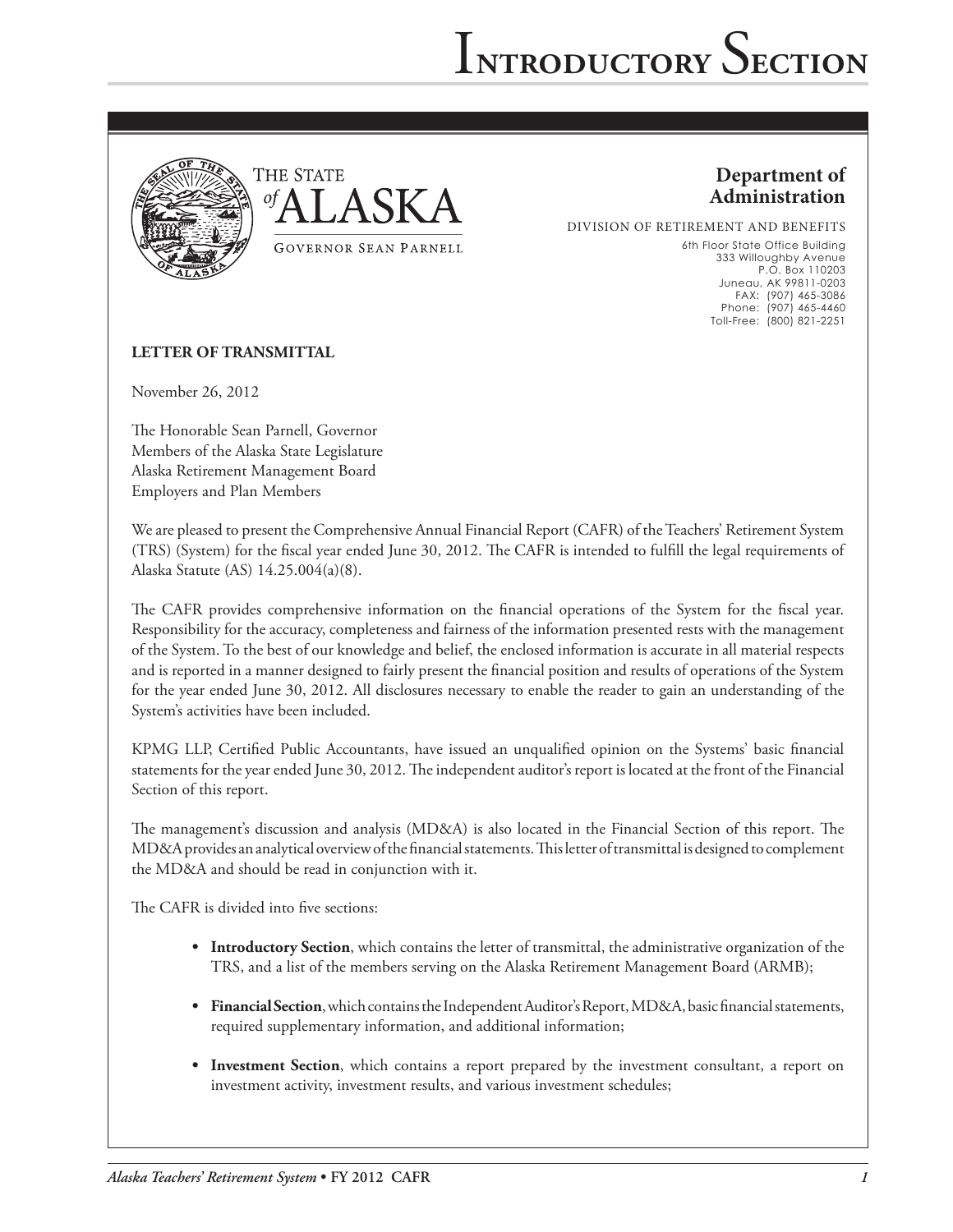- **• Actuarial Section**, which contains the Actuarial Certification letter and the results of the most current annual actuarial valuation; and
- **• Statistical Section**, which includes additional information related to financial trends, demographic and economic information, and operating information.

#### **Profile of the System**

The System was established in 1955 to provide pension benefits to teachers and other eligible participants. Postemployment health care benefits were added in July 1, 1975. Senate Bill 141, signed into law on July 27, 2005, closed the DB Plan effective July 1, 2006, to new members and created a Defined Contribution Retirement (DCR) Plan for members first hired on or after July 1, 2006. Beginning in fiscal year 2007, the System consists of: (1) the DB Plan and (2) the DCR Plan. This report includes both plans. The DB Plan includes the pension plan and the Alaska Retiree Health Care Trust. The DCR Plan includes the DCR trust, occupational death and disability plan, retiree major medical plan, and the health reimbursement arrangement plan.

#### **Reporting Entity**

The System is considered a component unit of the State of Alaska (State) for financial reporting purposes. Due to the closeness of the System's relationship to the State, it is included in the State of Alaska CAFR as a fiduciary fund.

The Commissioner of the Department of Administration, appointed by the Governor, is responsible for administering the System. In order to meet the statutory requirements of administering the System, the Commissioner appoints the Director of the Division of Retirement and Benefits (Division). The Director is responsible for the daily operations of the System.

The ARMB, constituted effective October 1, 2005, replaced the Teachers' Retirement Board (effective July 1, 2005) and the Alaska State Pension Investment Board (effective October 1, 2005).

The ARMB is responsible for:

- adopting investment policies and developing investment objectives;
- • providing a range of investment options and establishing the rules by which participants can direct their investments among those options, when applicable;
- • establishing crediting rates for members' individual contribution accounts, when applicable;
- assisting in prescribing policies for the proper operation of the System;
- coordinating with the System Administrator to have actuarial valuations performed;
- reviewing actuarial assumptions and conducting experience analyses;
- contracting for an independent audit of actuarial valuations and external performance calculations; and
- reporting the financial condition of the System's to the Governor, Legislature, and individual employers participating in the System.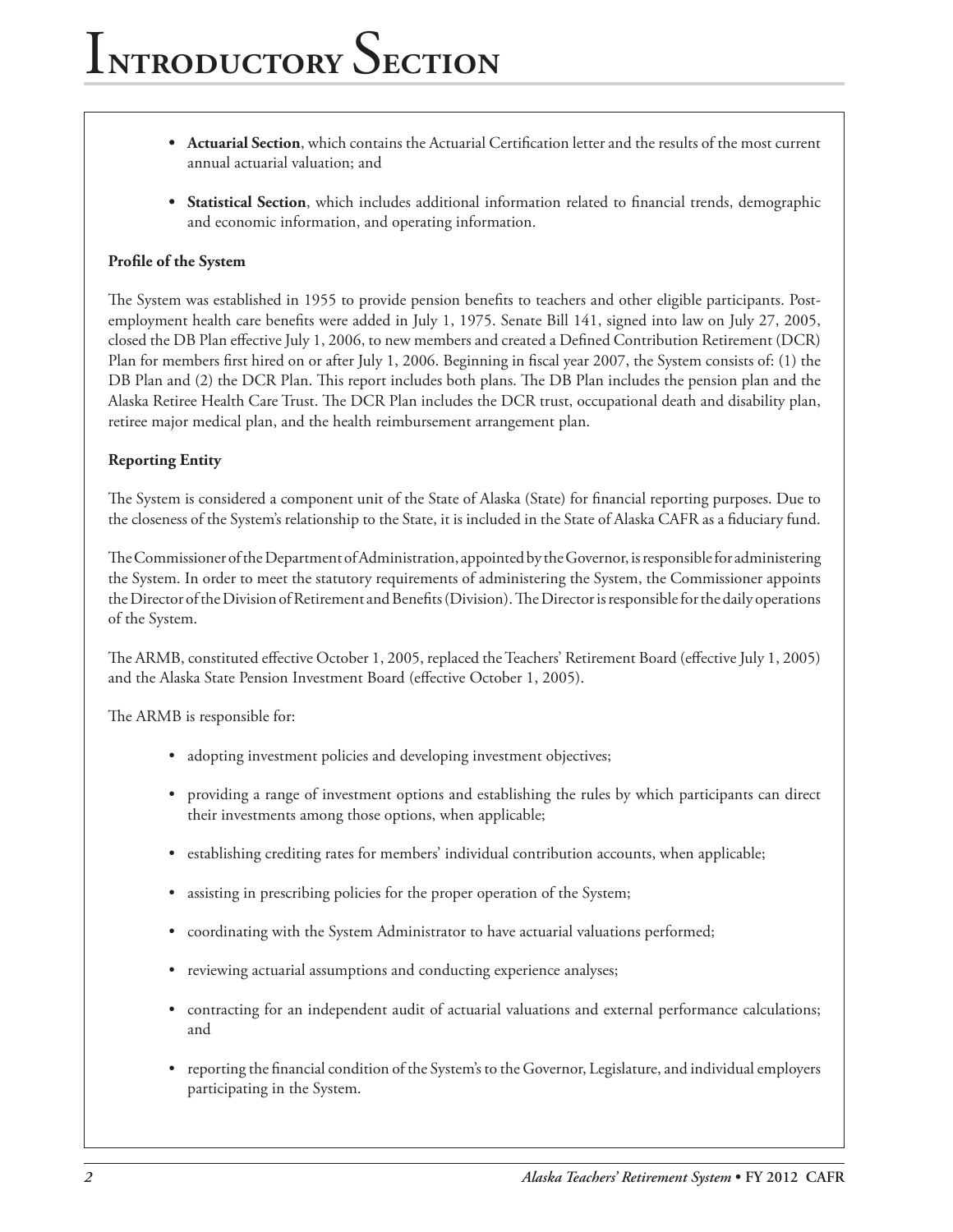### **Major Initiatives**

The System continues to make progress on several on-going projects. Most of these efforts are focused on the following improvements: customer service, technology, methods for employers to submit information, methods for members to obtain information, and continued compliance with accounting requirements of the Governmental Accounting Standards Board (GASB) and the Financial Accounting Standards Board (FASB), as applicable.

The System continues to assess and retool its communication efforts, which include printed handbooks, newsletters, and website content. The System strives to ensure that all communication material is clear, accurate, and userfriendly.

The System also endeavors to provide the highest degree of customer service to all its members. The Division continues to enhance and develop the central Retirement Customer Service Center with the goal of improving phone service and provide faster processing of all customer requests.

The System is a participant in a multi-agency project procuring and implementing Virtual Call Center functionalities for the phone system. These features will enable the Customer Service Representatives to provide faster and higher quality service to our members. The Division is working towards first call resolution with this project.

The System offers a broad array of fairs and seminars directed toward both active members and employers. The goals of all seminars are to: assist employers with successfully marketing of the plans; educating members about all benefits available from early career through to retirement; encouraging healthy living; and, how to best use the health plan.

#### **Funding Requirements**

The System's consulting actuary, Buck Consultants, presented the results of the June 30, 2011, actuarial valuation report to the Plan Administrator and the ARMB. The assumptions and benefits are explained in the Actuarial Section of this report.

Based on the most recent valuation report, the TRS has a funding ratio (actuarial value of DB Plan assets divided by actuarial liabilities for pension and postemployment healthcare benefits) of 54.1%. The DB Plan's unfunded actuarial accrued liability (actuarial liability minus actuarial value of DB plan assets) totals approximately \$4.2 billion. The unfunded liability continues to be addressed at all levels of the State. The Governor's budget proposes to provide funding to TRS employers in order to maintain an appropriate level of employer contributions while also paying the actuarial required contribution rate adopted by the ARMB.

#### **Investments**

On June 30, 2012, the DB Plan's investment portfolio was valued at \$4.6 billion and earned a 0.51% return for the fiscal year ended June 30, 2012. The DCR Plan's investment portfolio was valued at \$137 million for the fiscal year ended June 30, 2012. Over the past five years ending June 30, 2012, the DB Plan's investments earned a 0.90% return. The ARMB has statutory oversight of the System's investments and the Department of Revenue, Treasury Division, provides staff for the ARMB. Actual investing is performed by investment officers in the Treasury Division or by contracted external investment managers. The ARMB reviews and updates investment policies and strategies and is responsible for safeguarding invested assets.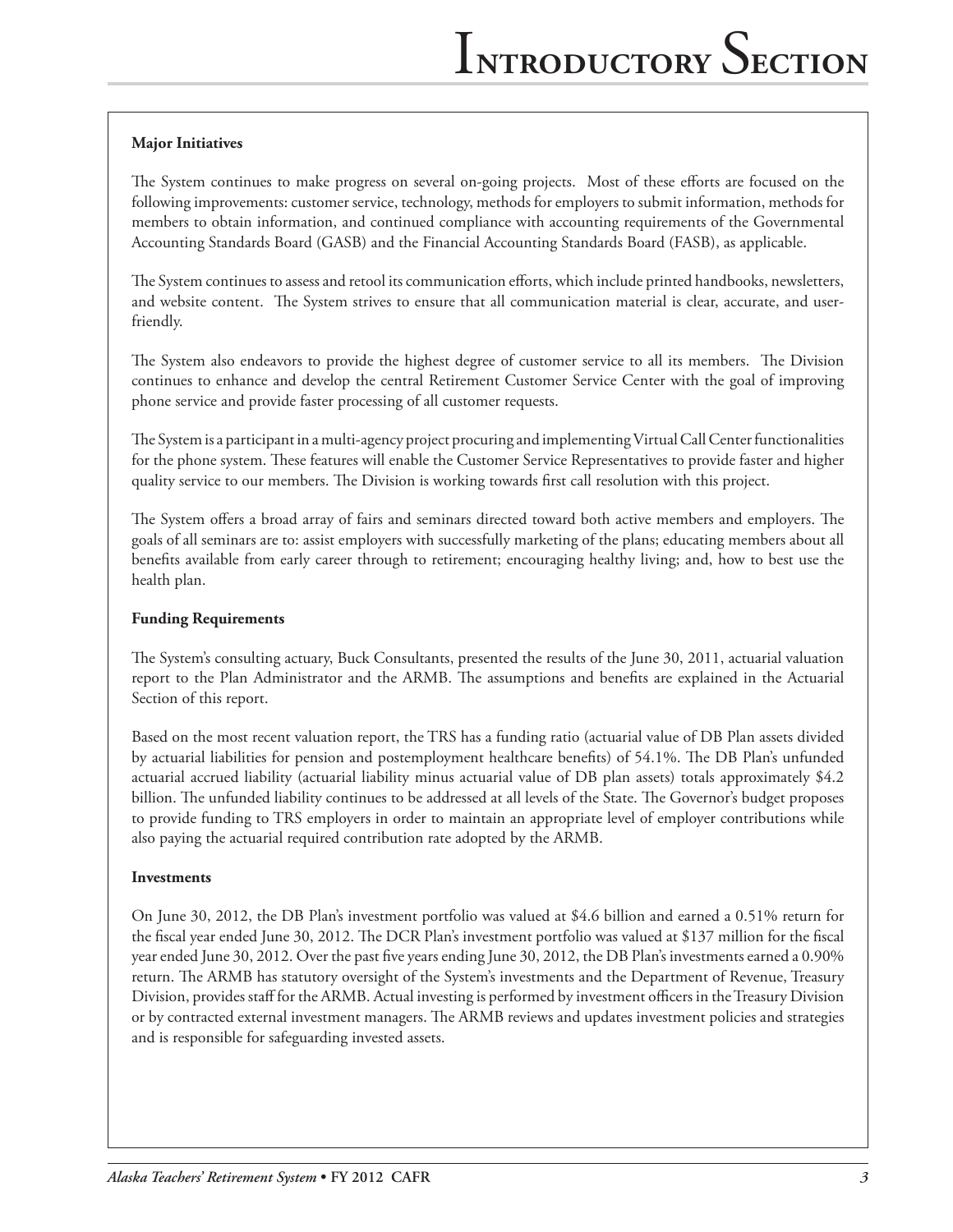### **Accounting System**

This CAFR has been prepared to conform with the principles of accounting and reporting established by the GASB. Specific accounting treatments are detailed in the Notes to the Financial Statements found in the Financial Section of this report.

### **Internal Controls**

System management is responsible for establishing and maintaining a system of internal controls to protect TRS assets from loss, theft, or misuse and to ensure adequate accounting data is compiled for the preparation of financial statements in conformity with generally accepted accounting principles. The cost of internal control should not exceed anticipated benefits; the objective is to provide reasonable, rather than absolute, assurance that the financial statements are free of any material misstatements.

#### **Awards**

The Government Finance Officers Association of the United States and Canada (GFOA) awarded a Certificate of Achievement for Excellence in Financial Reporting to the System for its CAFR for the fiscal year ended June 30, 2011. The Certificate of Achievement is a prestigious national award that recognizes conformance with the highest standards of preparation of state and local government financial reports.

In order to be awarded a Certificate of Achievement, a government entity must publish an easily readable and efficiently organized CAFR. This report must satisfy both U.S. generally accepted accounting principles and applicable legal requirements.

A Certificate of Achievement is valid for a period of one year. We are confident our current CAFR continues to meet the Certificate of Achievement Program's requirements and are submitting it to the GFOA for consideration.

#### **Acknowledgements**

The preparation of this report is made possible by the dedicated services of the staff of the Department of Administration, Division of Retirement and Benefits, Department of Law, and the Department of Revenue, Treasury Division. It is intended to provide complete and reliable information as a basis for making management decisions, as a means of determining compliance with legal provisions, and as a means of determining responsible stewardship of the TRS financial resources.

The report is available on the web at http://doa.alaska.gov/drb/trs/trscafr.html and mailed to those who submit a formal request. This report forms the link between the System and the membership. The cooperation of the membership contributes significantly to the success of the System. We hope the employers and plan members find this report informative.

We are grateful to the Alaska Retirement Management Board, the staff, the advisors, and to the many people who have diligently worked to assure the successful operation of the System.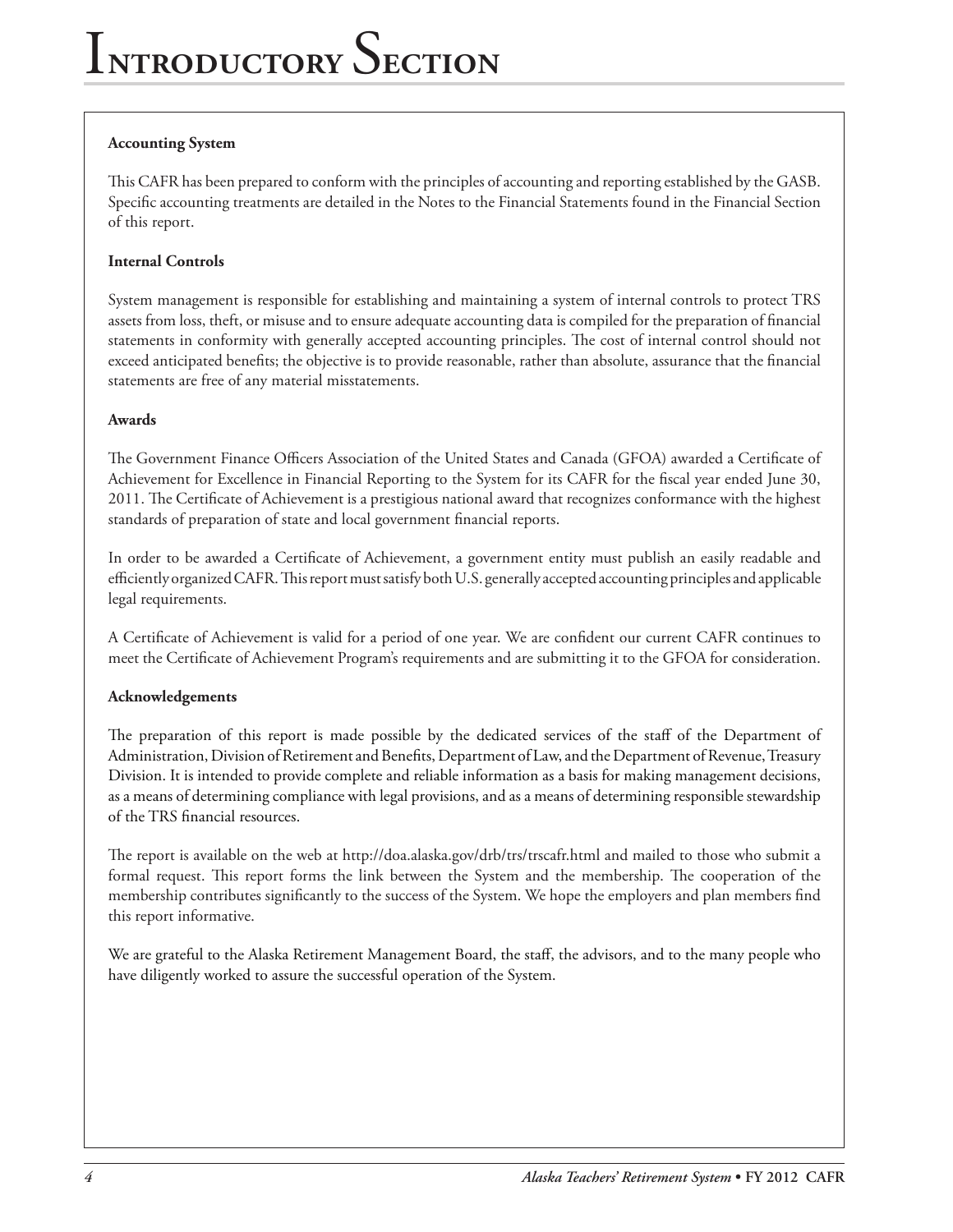Respectfully submitted,

BachyHuttse

Becky Hultberg Jim Puckett<br>Commissioner Director Commissioner

 $\sim$  /

Christina Maiguir

Christina Maiquis Interim Chief Financial Officer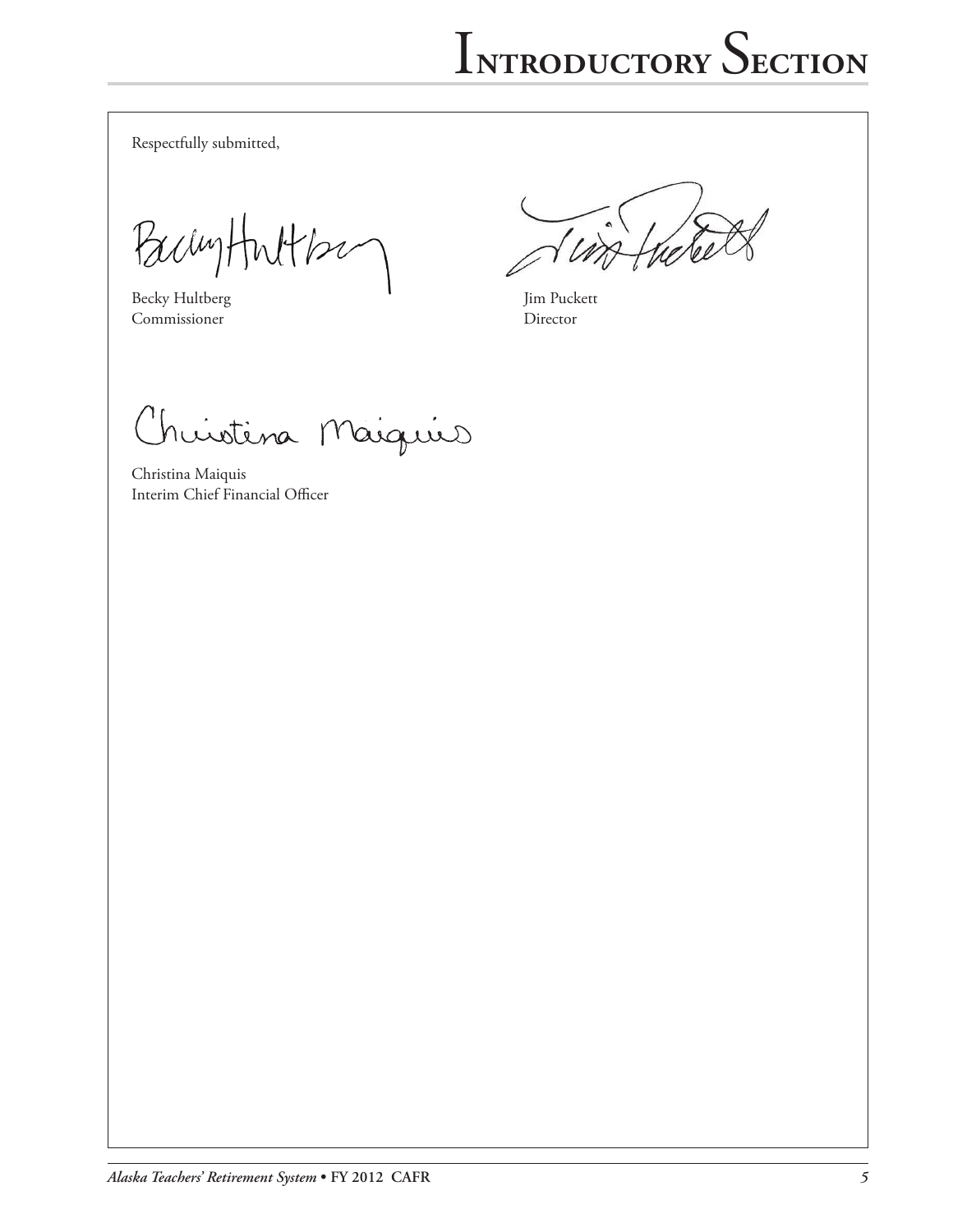## i**ntroductory** S**ection**

### Certificate of Achievement for Excellence in Financial Reporting

Presented to

### Alaska Teachers' **Retirement System**

For its Comprehensive Annual **Financial Report** for the Fiscal Year Ended June 30, 2011

A Certificate of Achievement for Excellence in Financial Reporting is presented by the Government Finance Officers Association of the United States and Canada to government units and public employee retirement systems whose comprehensive annual financial reports (CAFRs) achieve the highest standards in government accounting and financial reporting.



Linda C. Dandson

President

**Executive Director**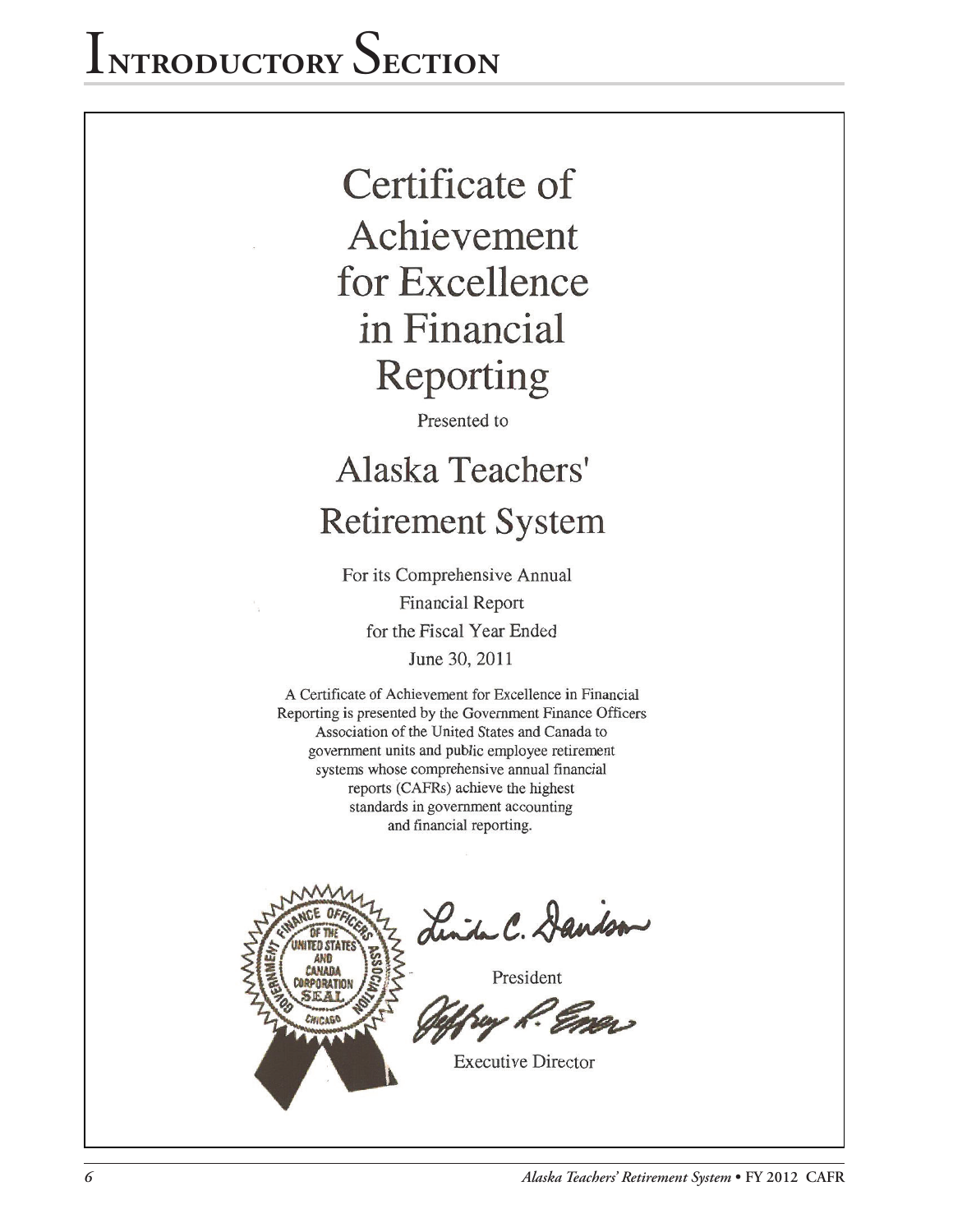### **organization CHART**

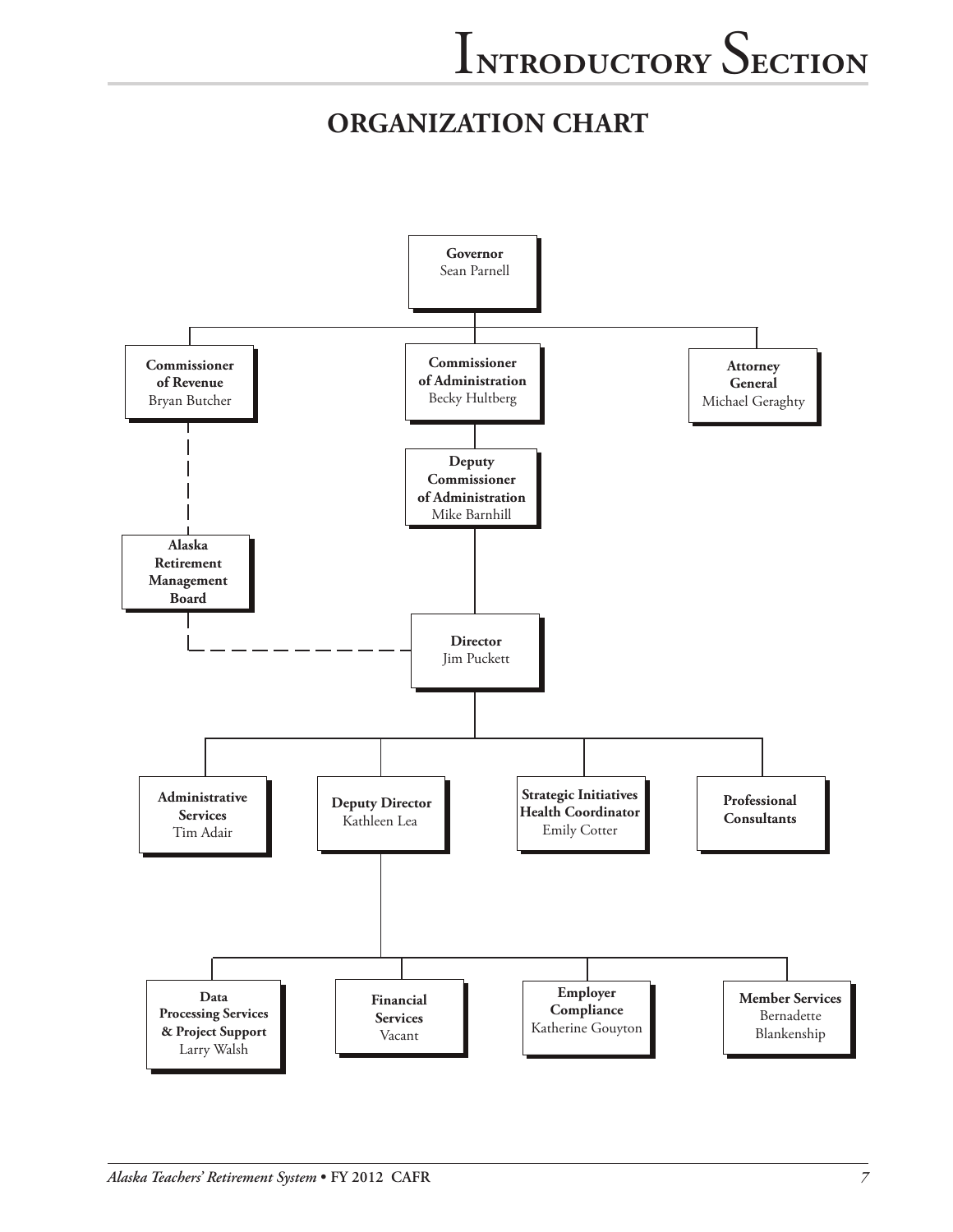# i**ntroductory** S**ection**

### **Section Responsibilities**

The **Member Services Section** is responsible for providing comprehensive retirement counseling to the participating members and employers in the plan. This section appoints members to retirement and maintains benefit payment information.

The **Strategic Initiatives Health Coordinator** is responsible for the administration of health, disability, and life insurance. This section provides benefits counseling and plan change information to the membership.

The **Financial Services Section** is responsible for maintaining the employee and employer records and accounts in each of the plans administered by the Division, producing financial statements and reports, and assuring compliance with Internal Revenue Service requirements.

The **Data Processing Services and Project Support Section** supports the information systems the System uses. Responsibilities include planning, development, data base design, programming, and operational support of the data processing systems, including the Local Area Network.

The **Administrative Services Section** is responsible for budget preparation, fiscal management of appropriations, procurement of professional services, supplies, and equipment. The section manages the systems' record center containing the member's physical records and performs other administrative functions such as legislative tracking and personnel management.

### **PROFESSIONAL CONSULTANTS**

**Consulting Actuary** Buck Consultants *Denver, Colorado*

**Independent Auditors** KPMG LLP *Anchorage, Alaska*

**Benefits Consultant** Buck Consultants *Denver, Colorado*

**Third-Party Healthcare Claim Administrator** HealthSmart Benefit Solutions, Inc. *Charleston, West Virginia*

> **IT Consultant** Computer Task Group *Anchorage, Alaska*

#### **Legal Counsel** Joan Wilkerson Jessica Srader Rebecca Polizzotto Toby Steinberger Assistant Attorney Generals *Juneau, Alaska*

Ice Miller LLP *Indianapolis, Indiana*

#### **Consulting Physicians**

Kim Smith, M.D. Melissa Hynes, M.D. William Cole, M.D. *Juneau, Alaska*

Thomas Rodgers, M.D. *Ford, Washington*

A list of investment consultants can be found on pages 75-76 and on the Schedule of External Management Fees on pages 84-85.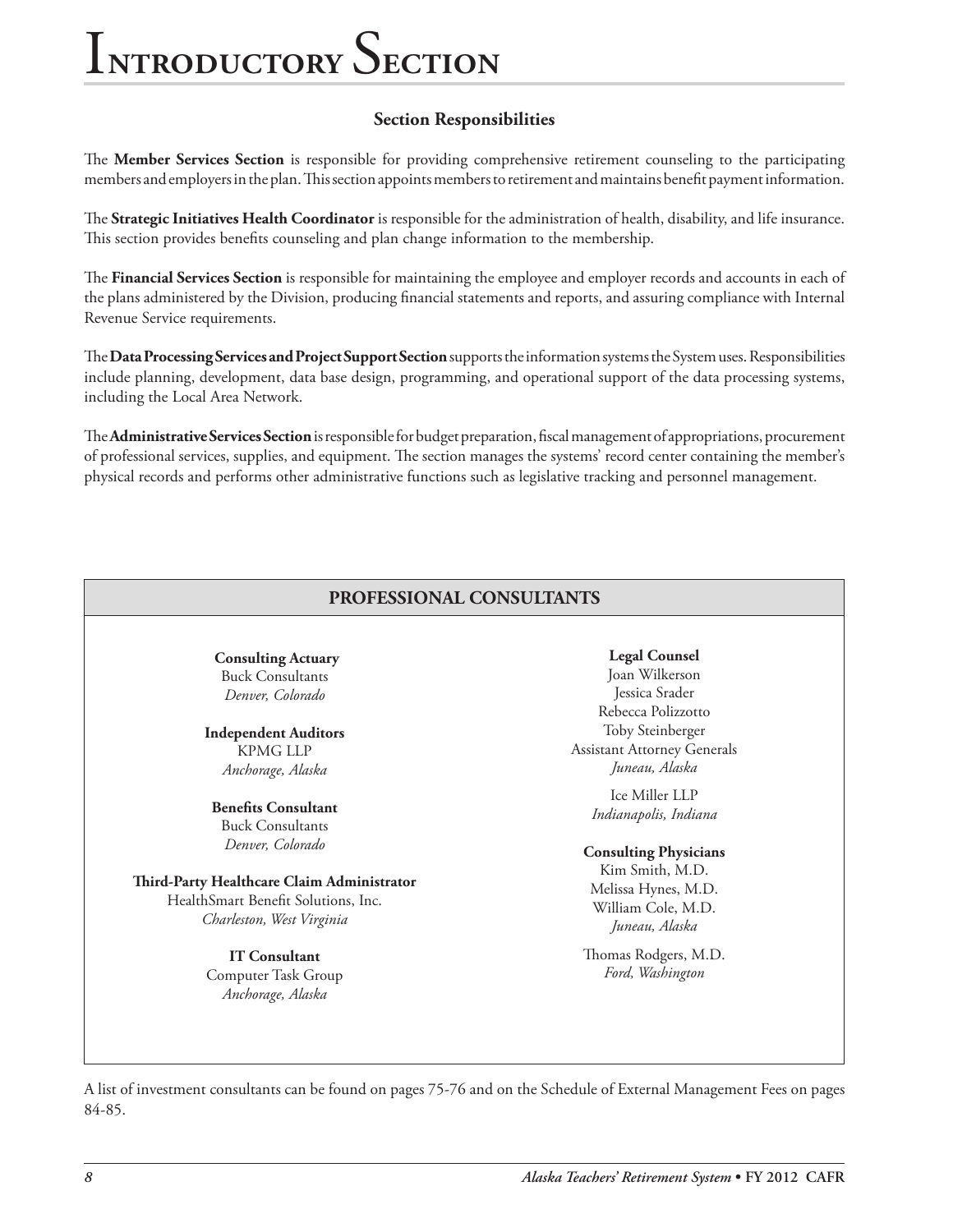### **Alaska Retirement Management Board**

**Gail (Anagick) Schubert, Chair,** is the Chief Executive Officer and General Counsel for the Bering Straits Native Corporation, and President/CEO of several of its subsidiary entities. She is an attorney licensed to practice law in the states of Alaska and New York. Mrs. Schubert serves as Chair of the Alaska Native Heritage Center, Chair of Akeela Treatment Services, Chair of the Alaska Retirement Management Board, Vice Chair of the Alaska Native Justice Center, Vice Chair of Khoanic Broadcast Corporation, Treasurer of the Bering Straits Native Corporation, and as a board member of the Alaska Federation of Natives, and the Alaska Native Arts Foundation. She is also a member of the Alaska Rural Justice and Law Enforcement Commission. Mrs. Schubert received her undergraduate degree from Stanford University, and holds a Law Degree and Masters Degree in Business Administration from Cornell University.

**Sam Trivette, Vice-Chair**, is on the national executive board of the American Federation of Teachers Retirees and was formerly President of the Retired Public Employees of Alaska. Mr. Trivette retired from public service after more than 32 years serving as Chief Probation Officer, Director of Community Corrections, Executive Director of the Parole Board, and as a probation and correctional officer. He is President of Quality Corrections Services, and on the board of directors of the Alaska Public Employees Association. Mr. Trivette has also served as an officer in a number of national and statewide professional organizations as well a many not-for-profit organizations around Alaska. He has a Bachelor's Degree in Psychology from the University of Alaska, Anchorage and has completed postgraduate work in public administration, law and psychological counseling.

**Gayle W. Harbo, Secretary,** retired after teaching mathematics in Fairbanks for 25 years. She also served as math department chair, as advanced placement coordinator, on the district curriculum, evaluation and budget committees, and twice as chair of the Lathrop Self-Evaluation for Accreditation Committee. Ms. Harbo is a member of Alpha Delta Kappa, AARP, National Retired Teachers of Alaska, Fairbanks Retired Teachers Association, National Council of Teacher Retirement Systems, NCTR Education Committee, and the Alaska Teachers' Retirement Board. She is also a co-manager of a family trust. Ms. Harbo was named Alaska Teacher of the Year in 1989. She holds a Bachelor's of Science in Mathematics from North Carolina State University, and a Masters in Teaching from the University of Alaska, Fairbanks, and has completed an additional 40 hours in mathematics, counseling, law and finance.

**Tom Brice** is the Business Representative for the Alaska District Council of Laborers administering the contracts in Southeast Alaska for Laborers Local 942 and Public Employees Local 71. He was elected to the position of Vice President of Laborers Local 942 in 2011, and has sat on the negotiating team for the state contract with Public Employees Local 71 for the past three contracts. Prior to this position, Mr. Brice was the Apprenticeship Outreach Coordinator for the Alaska Works Partnership. Here he developed and managed a statewide program focused on assisting qualified rural Alaskans to gain entrance to the various registered Alaskan Building Trade apprenticeships. Mr. Brice also served in the Alaska State House of Representatives between the 18th and 21st legislatures. He has a Bachelor's Degree from the University of Alaska Fairbanks.

**Bryan Butcher** was appointed Commissioner of the Department of Revenue by Governor Sean Parnell in November, 2010. Prior to that, he worked at the Alaska Housing Finance Corporation (AHFC) as the director of governmental relations and public affairs and advised Governor Parnell on economic development issues. He also served as vice president of the Alaska Gasline Development Corporation. Before joining AHFC in 2003, Mr. Butcher worked as a finance aide for the state House and Senate finance committees for 12 years. Mr. Butcher holds a Bachelor's Degree in Speech Communications from the University of Oregon. He is a lifelong Alaskan, born and raised in Anchorage.